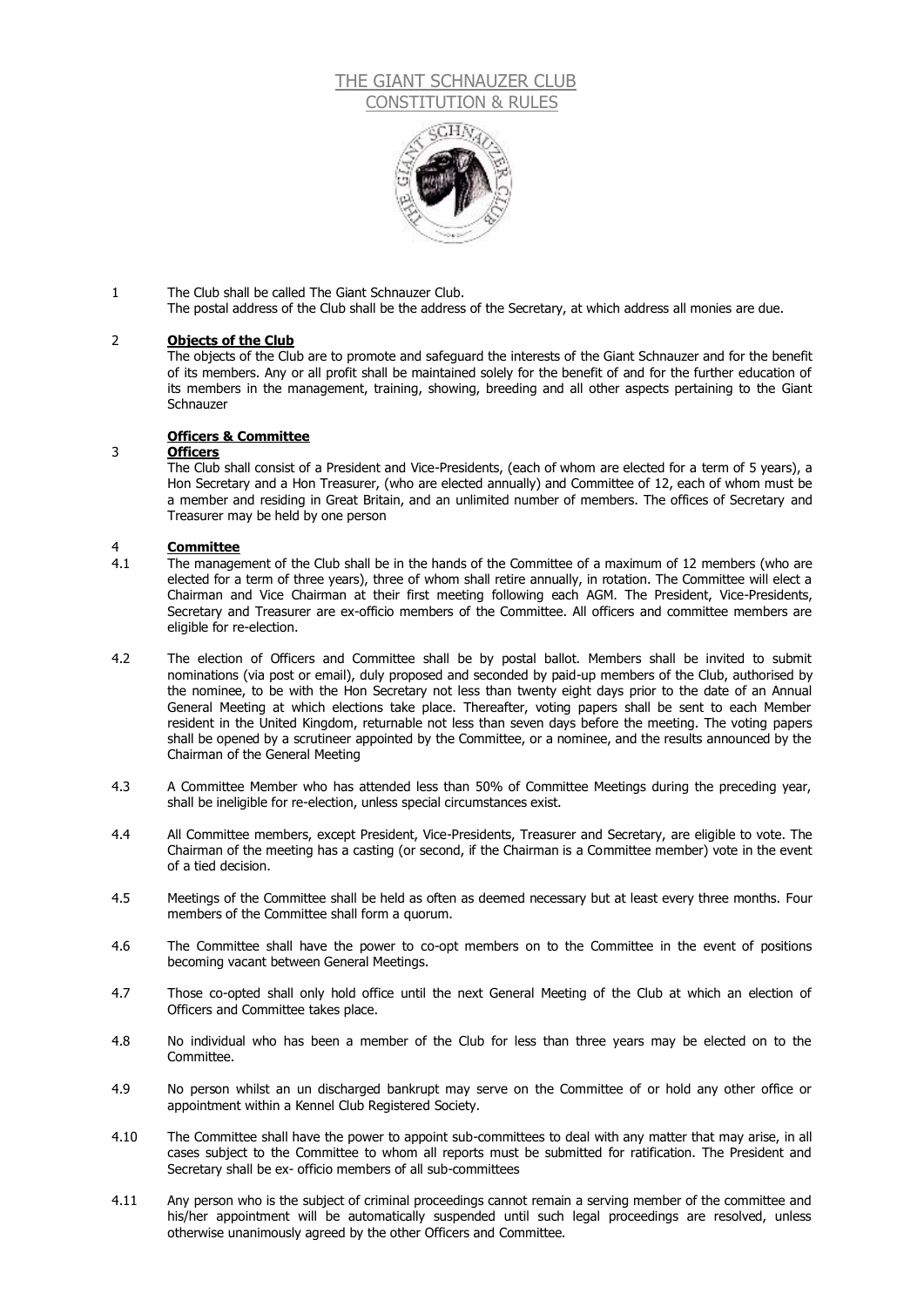## 5 **Election of Members**<br>5.1 **Each candidate for men**

- Each candidate for membership shall be proposed and seconded in writing (via post or email), by fully paid-up members (each of whom is responsible for the candidate's suitability) and elected by a Committee vote. Two negative votes shall exclude.
- 5.2 Candidates, by making their application, agree to follow any current 'required' health screening guidelines of the Club and the KC' and to comply with the letter and spirit of the Club's Code of Ethics.
- 5.3 The Club will maintain an up-to-date list of members and their addresses and, if so requested, make the list available for inspection by the Kennel Club or by members at an Annual General Meeting. A declaration of the number of Club members must be made with the annual returns to The Kennel Club.'
- 5.4 If any member fails to pay their subscription within three calendar months after it has become due, the Committee shall have the power to erase the member's name from the membership list, but if the member gives a reasonable explanation the Committee may re-admit the defaulter to membership upon payment of the due subscription. No member whose subscription is unpaid shall be entitled to any of the privileges of membership. Acceptance back on the register will be dependent upon a new application duly proposed and seconded.

### 5.5 Honorary Membership

Candidates for Honorary membership may be proposed by the Committee, via a motion on an AGM agenda. Nominees must have shown a significant contribution to the Club or any one of, or all, the Schnauzer Breeds in general. Nominations must be accompanied by a written rationale to the membership, outlining the candidate's contribution to the Club/breeds and be supported by at least two-thirds of the Committee. If the proposal receives the support of at least two-thirds of Members present at the General Meeting to which the nomination has been submitted, the nominee shall be immediately eligible for all membership privileges, without liability for annual subscriptions.

### 6 **Voting Rights of Members**

6.1 Each member shall be entitled to one vote immediately upon acceptance of membership and payment of subscriptions.

Joint Membership entitles each member of the partnership to one vote. Junior Members (under 18 years of age) are not entitled to a vote

6.2 Voting at Meetings shall be by secret ballot or show of hands, as decided by a simple majority of the meeting.

# 7 **Club Property**<br>7.1 The property of

- The property of the Club shall be vested in the Committee. In the event of the Club ceasing to exist, a General Meeting shall be called to decide the disposal of the Club's assets and the outcome advised to the Kennel Club.
- 7.2 If the Club is wound up or ceases to be a Registered Society under these regulations, a final statement of accounts with a record of the disposal of property of the Society shall be forwarded to the Kennel Club within six months and the persons named as officers and Committee of the Club, will be held responsible by the Kennel Club for the proper winding up of the Club.

## 8 **Club Accounts**<br>8.1 A Banking Account

- 8.1 A Banking Account shall be held in the name of the Club at a Bank nominated by the Committee, into which all revenue of the Club shall be paid and from which withdrawal shall only be made on the signature of any two of either, President, Chairman, Vice Chairman, Treasurer or Secretary.
- 8.2 The Accounts of the Club will be certified annually and presented to members at the Annual General Meeting.

### 9 **Subscriptions**

The Annual Subscription shall be such amount as agreed in General Meeting and notified to the Kennel Club. Subscriptions are due on 1st January each year.

## 10 **Expulsion of Members**<br>10.1 Any Member who shall b

- Any Member who shall be suspended under Kennel Club Rule A42j (5) and/or any member whose dog(s) is/are disqualified under Kennel Club Rule A42j(9) shall ipso facto cease to be a member of the Club.
- 10.2 If the conduct of any member shall, in the opinion of the Committee of the Club be injurious or likely to be injurious to the character or interests of the Club, the Committee of the Club may, at a meeting the notice convening which includes as an object the consideration of the conduct of the Member, determine that a Special General Meeting of the Club shall be called for the purpose of passing a resolution to expel him/her.
- 10.3 Notice of the Special General Meeting shall be sent to the accused Member (via post or email), giving particulars of the complaint and advising the place, date and hour of the Meeting that he/she may attend and offer an explanation. If at the Meeting, a resolution to expel is passed by a two-thirds majority of the members present and voting, his/her name shall forthwith be erased from the list of Members, and he/she shall thereupon cease for all purposes to be a member of the Club except that he/she may, within two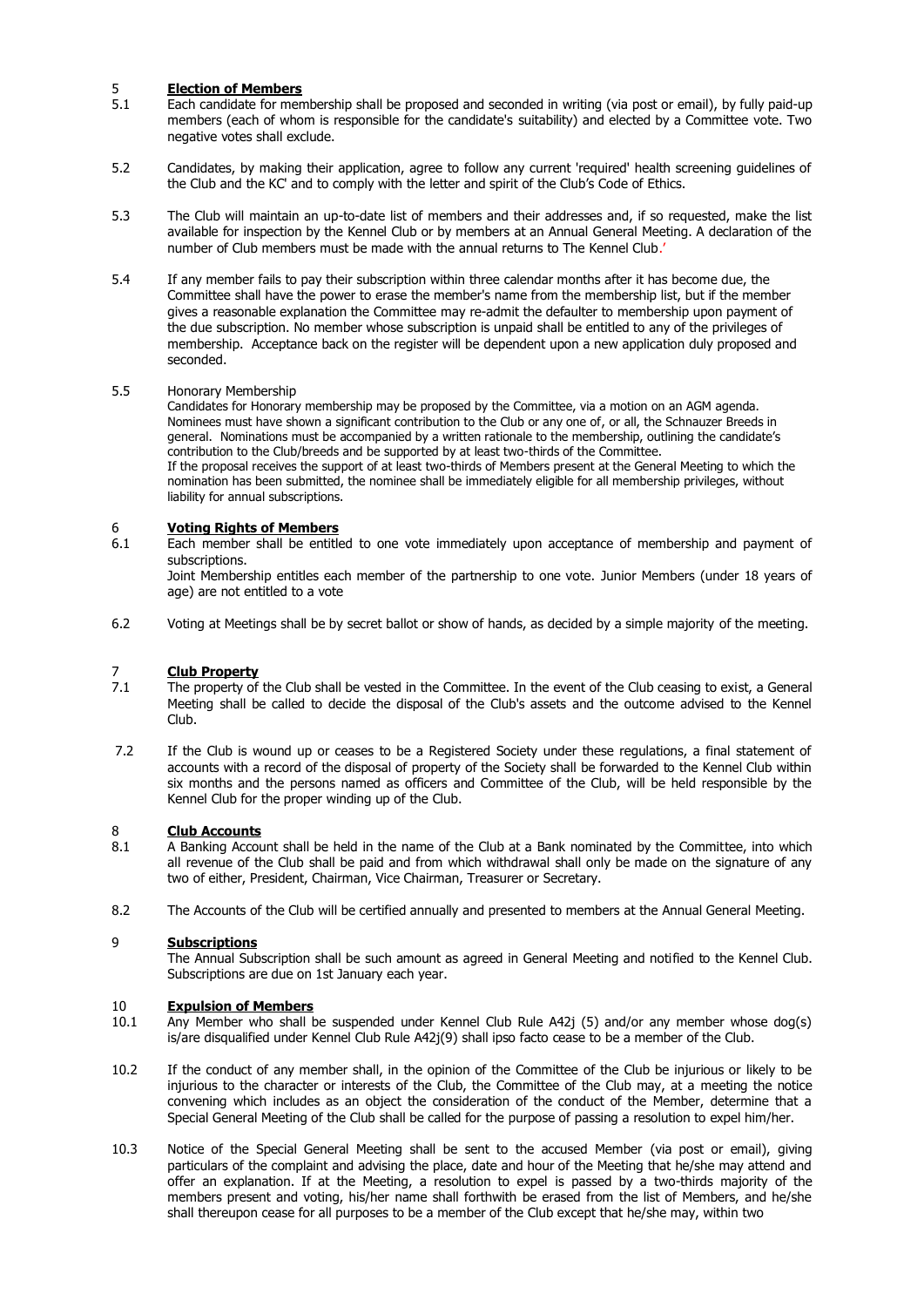calendar months from the date of such Meeting, appeal to the Kennel Club upon and subject to such condition as the Kennel Club may impose.

10.4 If it comes to the attention of the Club, any member found guilty of a criminal offence leading to a custodial sentence, will have their membership automatically rescinded. Acceptance back onto the Register of Members would be subject to Committee approval under Rule 5.1 (Election of Members).

#### 11 **Financial Year/Annual General Meeting**

The financial year of the Club shall be from 1st January to 31 December. The Annual General Meeting shall be held within 5 months of the end of the Club's financial vear.

## 12 **General Meetings**

- 12.1 The Annual General Meeting will receive and conduct the following business:
- a) Apologies; Minutes of the last AGM; Matters Arising; Report of the Committee; Secretary's Report; Treasurer's Report; To approve Annual Accounts & Balance Sheet; To announce the results of the election of Officers and Committee; Receive reports of each Section; To set and approve the annual subscription for Single and Joint membership; To elect Auditors for the year, and
- b) To transact any other resolution duly placed on the agenda.
- 12.2 No Business shall be transacted at an Annual General Meeting unless notice thereof appears on the agenda, with the exception of routine matters or those, which in the opinion of the Chairman of the Meeting are urgent.
- 12.3 At least six weeks notice of the Annual or other General Meeting shall be given to each member in writing, email or via a 'Notice' in the Club's 'Jottings' magazine.
- 12.4 All notices/resolutions for the agenda of the Annual General Meeting, duly proposed and seconded by paid-up members of the Club, must be in the hands of the Secretary, (via post or email), at least twenty eight days before the date of such Meeting
- 12.5 The Agenda for the Meeting will be available to members at the Meeting unless there a special resolution (see 12 b), above) for discussion, under which circumstances, the Agenda will be issued to members not less than 14 days prior to the AGM.
- 12.6 The President (or, in his/her absence, one of the Vice-Presidents or in their absence, the Chair of the Committee) shall be Chairman of all General Meetings and in the case of an equality of votes, shall have a second or casting vote.

#### **Special General Meetings**

- 12.7 A Special General Meeting shall be summoned by the Hon. Secretary if twenty five (25) of the current eligible members of the Club send a signed requisition stating the subject to be discussed and requesting a Special General Meeting to do so. The Committee of the Club is also empowered to call a Special General Meeting.
- 12.8 No business other than that detailed on the Agenda can be discussed at a Special General Meeting.
- 12.9 Twenty-one (21) days notice of Special General Meetings will be given to members of the Club in writing, via ordinary post, or if provided, by email.

### 13 **Amendments to Rules**

- 13.1 The Rules of the Club may not be altered except at an Annual General Meeting, the Agenda of which contains specific proposals to amend the Rules.
- 13.2 Any proposed alteration to the Rules may not be brought into effect until the Kennel Club has been advised and approved the alteration.

## 14 **Annual Returns to the Kennel Club**<br>14.1 The Officers acknowledge that during

- The Officers acknowledge that during the month of January each year, Maintenance of Title fee will be forwarded to the Kennel Club by the Secretary for continuance of Registration and that by 31st July each year, other returns, as stipulated in Kennel Club Regulations for the Registration and Maintenance of Title of Societies and Breed Councils and the Affiliation of Agricultural Societies and Municipal Authorities be forwarded to the Kennel Club.
- 14.2 The Officers also acknowledge their duty to inform the Kennel Club of any changes of Secretary of the Club that may occur during the course of the year.

### 15 **Final Court of Appeal**

- 15.1 The Kennel Club shall be the final court of appeal in all matters of dispute.
- 16 The Club shall not join any Federation of Societies or Clubs.